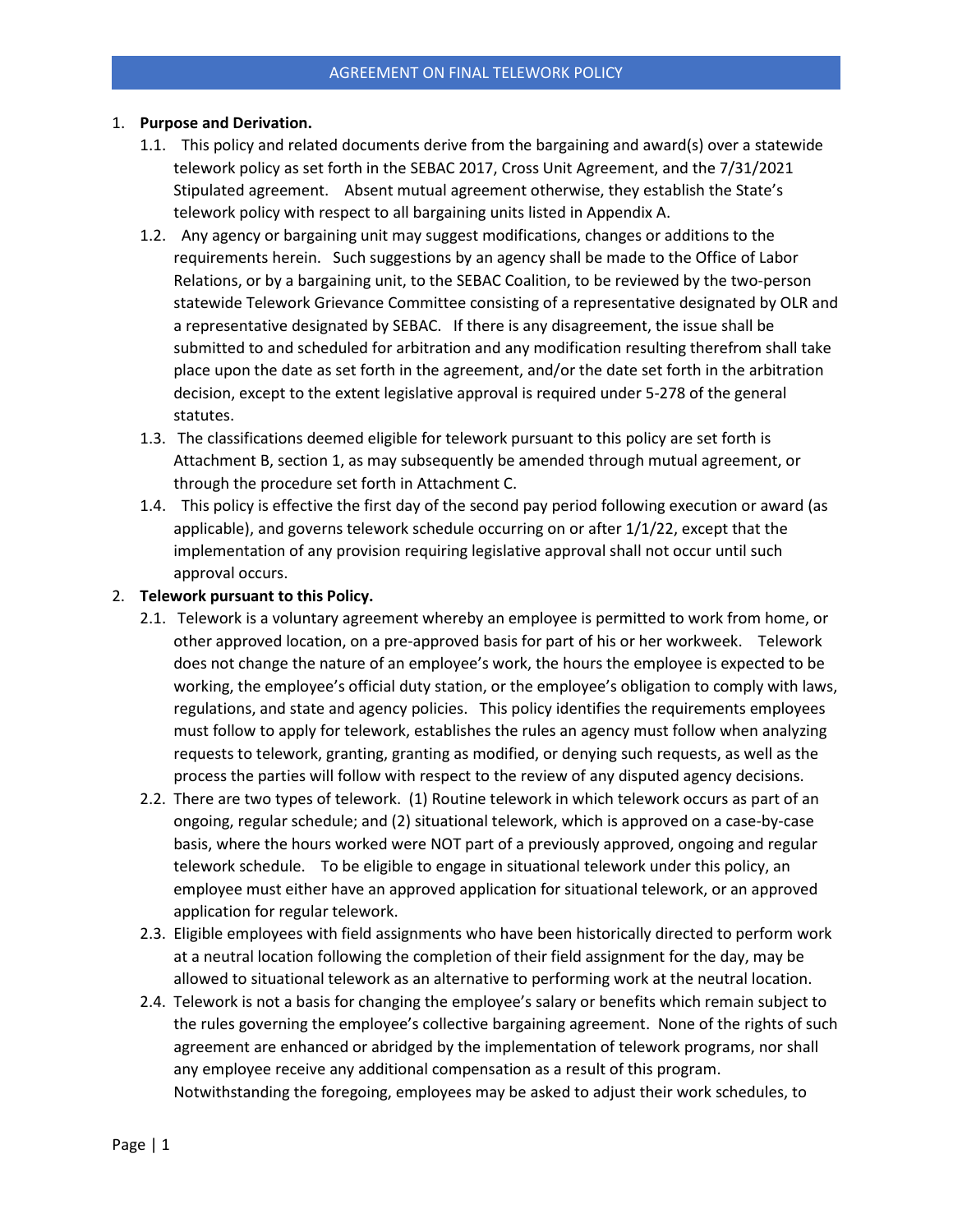facilitate teleworking opportunities for the maximum number of interested staff. The employee's official duty station remains at the work location assigned prior to any telework application, and there is no expectation of mileage reimbursement or auto use fee to go to or from meetings at the official duty station. The employees work, performance, efficiency, productivity, and conduct remain subject to the usual agency procedures, standards and the employee's collective bargaining agreement, as well as the requirements set forth herein. Nothing herein precludes an agency from using computer technology that currently exists, or may be developed in the future, to monitor employee productivity.

- 2.5. Teleworkers are subject to the same rules for using sick leave, vacation, personal leave and other leave. If the teleworking employee is unable to work any portion of his/her teleworking day, the employee will be required to use applicable personal leave, earned compensatory time, or accrued vacation or sick leave for the hours not worked, subject to standard Agency rules and procedures regarding such leave.
- 2.6. Any employee-initiated change(s) to the telework schedule must be preapproved, in writing, by the Agency. Any changesin the approved schedule of the teleworker are subject to the Agency's internal review process and the appeal process under this policy. If the change is intended to be ongoing, then the new schedule must be memorialized in writing.
- 2.7. The number of hours an employee spends teleworking shall be recorded by entering the time reporting code "REGTC" on the CORE timesheet or other appropriate documentation in the applicable system.
- 2.8. With notice to the Union, the Employer may suspend telework schedules due to unexpected emergent situations for the duration of the emergent situation.
- 3. **Applying for Telework.** An employee may apply for telework through the online portal established on the DAS website. No material change in the portal will occur without mutual agreement of the parties.
- 4. **Analyzing Specific Telework Applications.** 
	- 4.1. An application that is not fully completed at the DAS Portal will be returned to the employee to be considered following completion. Applications to Telework must be analyzed by the agency based on specific job duties and approval is not guaranteed. All employees wishing to telework must qualify for participation under Appendix B.
	- 4.2. Applications will be denied as written if the employee is unable to perform the full range of the duties needing to be performed during the telework period, including any supervisory duties, and to protect any confidential information while teleworking. Applications may also be denied if there is an objective basis to conclude that allowing the employee to telework will impair the efficiency and productivity of the employee or the work group. The agency will offer a modification of the telework schedule requested to require more on-site presence if it determines that one of the above factors prevents granting the application as requested, but would not prevent granting such modified telework request.
	- 4.3. Applications may also be denied if the employee is: in their first year of employment; in an initial working test period; in a promotional or transfer working test period for which the job duties are substantially or materially different than those in the prior position, or if at a different location either inter or intra-agency, and the job duties are similar, if there was an approved telework schedule but the schedule cannot be operationally accommodated in the new location, in the employee's first six months of employment in a trainee class; the employee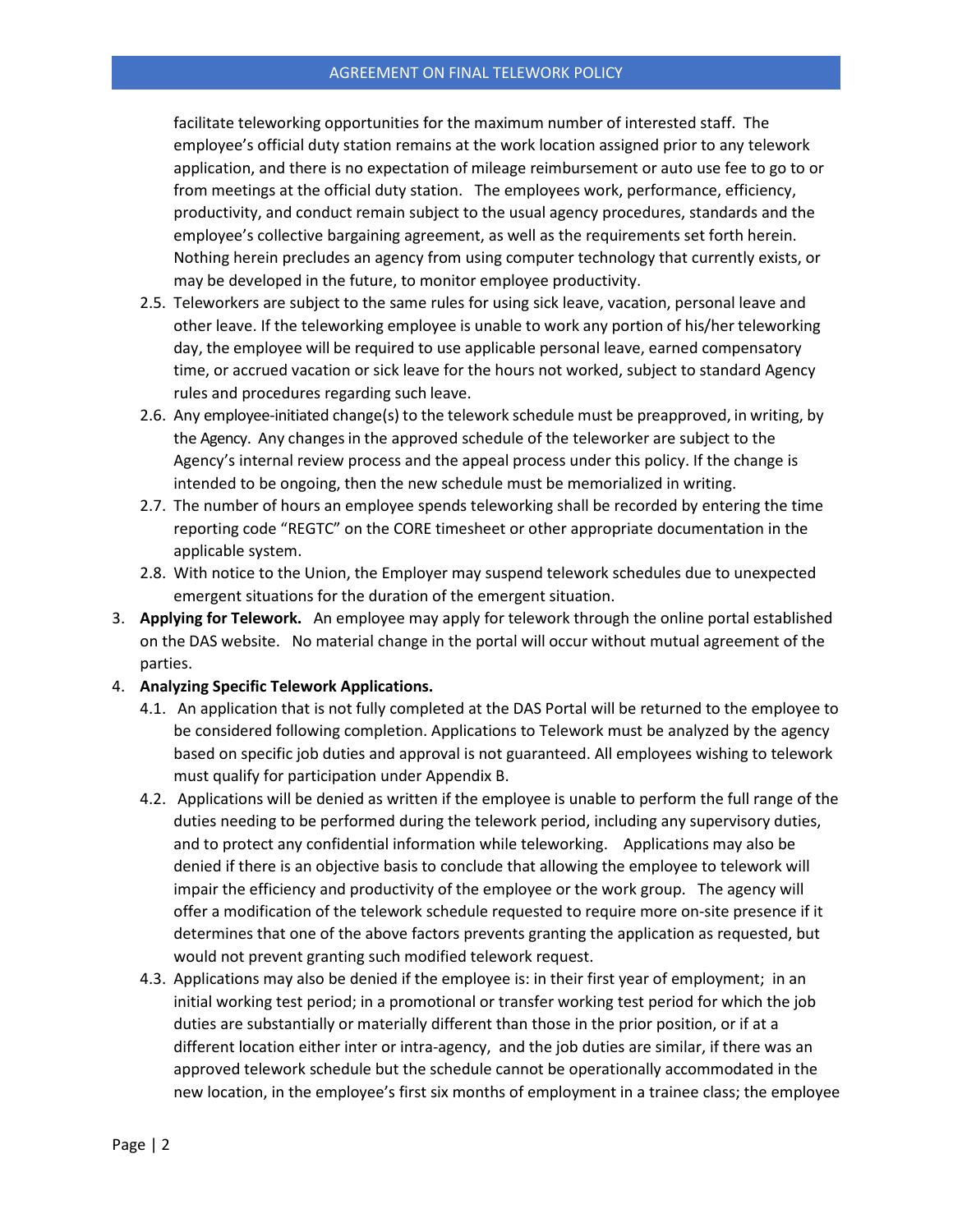has a less than satisfactory rating on their most recent performance rating issued within 2 years of the application; the employee has a disciplinary action of a reprimand or above after the last performance rating and within the last 2 years .

- 4.4. Other applications will normally be granted as written except to the extent modification is required under paragraph 5 below.
- 4.5. To the extent an employee files an application for telework which is the same as his/her existing schedule, and is timely under the Semi-annual application process, the employee may continue his or her schedule during any period in which the renewed application is pending.
- 4.6. Applications filed at times different from those set forth under paragraph 5 may be granted but shall extend only until the next renewal period under that paragraph.
- 4.7. Denials or modifications of telework applications shall be submitted to a designated email address reporting to the SEBAC representative of the Statewide Telework Grievance Committee, and will be reviewed by the Statewide Telework Grievance Committee if the parties mutually believe such review likely to be helpful. If not, or if such review is unsuccessful -- and if the Coalition determines to bring the matter forward -- it shall be reviewed under the SEBAC Arbitration process. For purposes of this agreement, any arbitration necessary under that process shall be as informal and expedited as possible, and grievances involving similarly situated employees will be combined.
- 4.8. The arbitrator, in rendering a decision, will uphold the state's determination to deny or modify a telework request if management has demonstrated that approving the application would have a material negative impact on service delivery to internal or external customers, clients, consumers or the general public. The arbitrator shall not be empowered to direct the Employer to hire additional staff or accrue additional overtime costs, nor shall the arbitrator be empowered to substitute his/her judgement for management's judgement as to which directly provided services may be performed through other than in person contact. Any remedy awarded shall only be prospective.
- 4.9. Denials of subsequent requests to situationally telework, once situational telework has been granted under this process, may be appealed under the local collective bargaining agreement and only if a pattern of such denials has occurred.

## **4.10. {See issue to be arbitrated}.**

- **5. Semi-annual Application Process**. Individual applications not denied under section 4 above will also be reviewed in connection with the semi-annual telework application process provided herein.
	- **5.1.** The granting of individual telework applications will be for six months and shall occur each year effective with the first day of the pay period in January and July of that year.
		- **5.1.1.** Applications from employees will be submitted not more than 60, but not less than 30 days in advance of such dates.
		- **5.1.2.** If the approval of applications in a particular work group would create less onsite presence than is required for those business needs of the agency, that must be performed on site, the agency will establish a rotational schedule in which eligible employees are granted an equal amount of telework, except to the extent an individual has requested otherwise. In such case, if the Union representing the employees requests a different manner of distribution of Telework, it shall present such requests to the agency with disputes to be brought to the Telework Grievance Committee.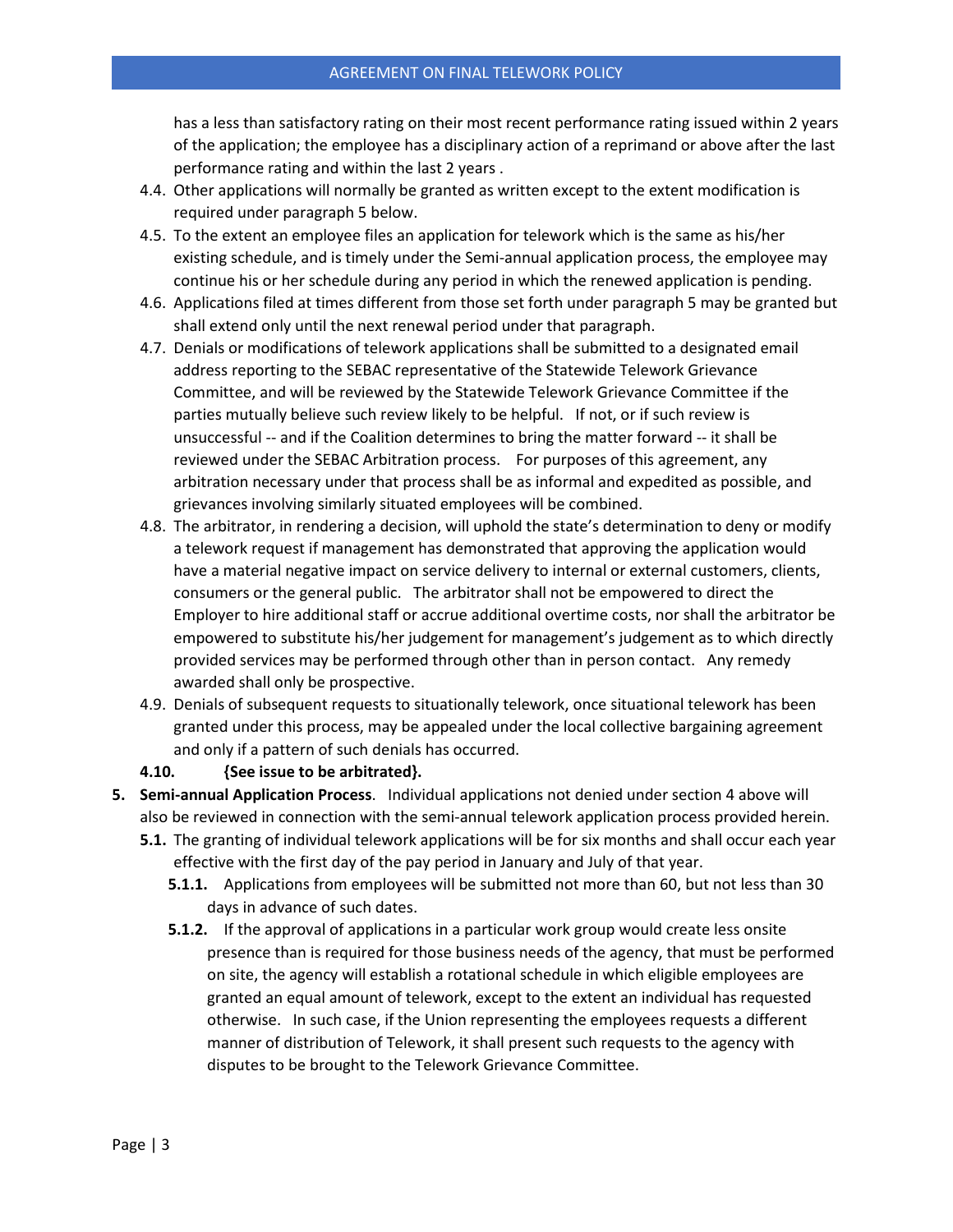- **5.1.3.** If there are conflicts between employees as to particular workdays to telework, they will be resolved on the basis of general seniority as defined if the specific bargaining agreement if only one bargaining unit is involved. Otherwise said conflicts will be resolved on the basis of statewide seniority. ADA accommodations are an example of agreed upon exceptions to the seniority rule.
- **5.2.** Regular telework will generally be granted as full days, but half-day telework may be permitted in the following circumstances: (1) To accommodate coverage or rotation issues under this section; (2) as situational telework.

#### **6. Termination of Telework within the 6-month period.**

- 6.1. If a teleworker is transferred, promoted, or otherwise moved into a new job classification and in which the job duties are substantially or materially different than those in the prior position, which requires a working test period, the granting of telework may be revoked subject to such later application that may occur under this policy. If a teleworker is transferred, promoted or otherwise moved into a new job classification, in a different location, either inter or intra agency, in which the job duties are substantially or materially the same as those in the prior position, but the schedule cannot be operationally accommodated in the new location, the granting of telework may be revoked or modified subject to such later application that may be made under this policy.
- **6.2.** Teleworking employees demonstrating difficulty maintaining acceptable performance/production levels set by management may be required to return to the duty station. Performance/production issues resulting in a revocation of telework shall be subject to review under the grievance procedure of the applicable collective bargaining agreement. In such arbitration, which may be expedited, the state will bear the burden of proving or demonstrating performance or production issues by a preponderance of the evidence.
- **6.3.** An employee shall not permit personal obligations, family responsibilities including the presence of other family members in the workspace, to interfere with the productive performance of his/her work. An employee so doing will be denied further telework unless she/he can provide assurance and evidence that any such interference has been abated and ended.

#### **7. TELEWORKING LOCATION**

- **7.1.** The teleworker is responsible for maintaining a designated workspace in a safe, healthy, professional and secure manner. The dedicated workspace must have the necessary environment and furnishings to enable the employee to accomplish his/her assigned duties, including an appropriate work surface and chair.
- **7.2.** The teleworker must have reliable phone and internet services in place at the telework location to conduct their work duties. The teleworker is required to provide the phone numbers where they can bereachedonteleworkdays.Teleworkers arenotauthorizedto performworkatanysiteotherthantheapproved teleworking location for the duration of the teleworking shift without specific, written, management approval.
- 7.3. With one hour's notice, the Agency may make on-site visits to the designated workspace for the purposes of verifying that Employee is teleworking as scheduled, determining that the site is safe and free from hazards or distractions, and/or maintaining, repairing, inspecting or retrieving Agency-owned equipment, software, data, or supplies. The Agency will make inspections only during Employee's scheduled telework hours. An example of notice would include but not be limited to an email or leaving a message on the employee's designated phone number(s) that was provided by the employee.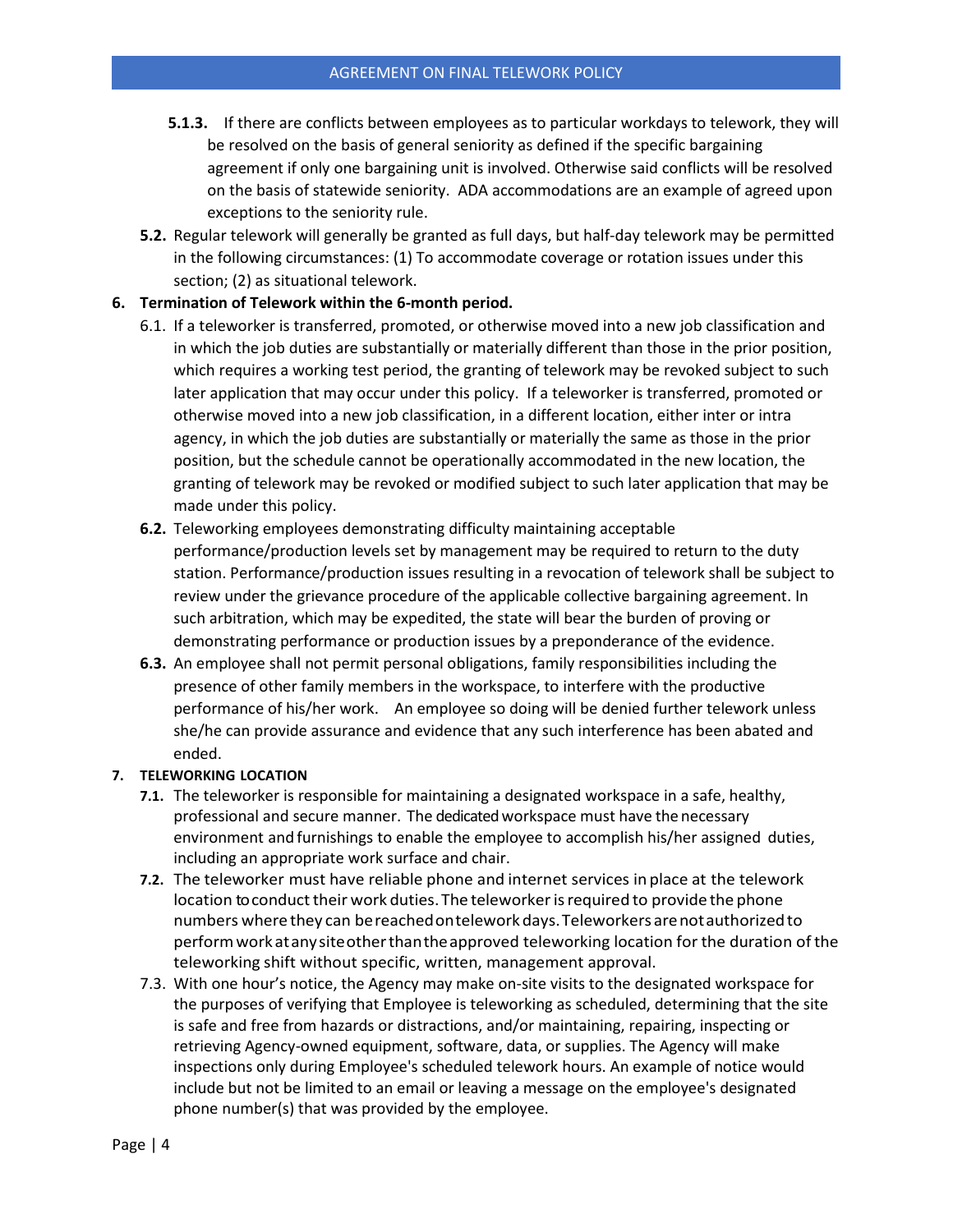## **8. AVAILABILITY TO REPORT TO THE OFFICIAL DUTY STATION.**

- **8.1.** Teleworkers shall report to the official duty station when directed, based on management priorities, such as for meetings, training or other work-related requirements. Business meetings, meetings with customers or regularly scheduled meetings with co-workers shall not be held at the telework location unless they can be accomplished through a teleconference process. The agency will give due consideration of existing technology (teleconference, email, etc.) in order to minimize directing staff to physically report to the office.
	- **8.1.1.** Management will provide reasonable notice where practicable prior to mandating the employee report to the office and is encouraged to offer an alternate telework day unless operational needs make it impractical. Any failure to provide such alternative telework days shall be grievable under the affected individual(s) local collective bargaining agreement, but only if there is a pattern of such failures.

## **8.2. INABILITY TO WORK AT TELEWORKING LOCATION**

- **8.2.1.** The teleworking employee must notify his/her supervisor immediately of any situations that interfere with their ability to perform their job including: equipment malfunction; loss of power at the telework location, etc. Depending on the particular circumstances, the Agency may allow the teleworker to use accrued leave or compensatory time, if applicable, or require the employee to report for work at the official duty station. Chronic connectivity issues may be a basis for revoking telework.
- **8.2.2.** If a situation arises which would preclude the employee from working at the telework location, the employee must request the use of leave time, arrange for a change in work schedule, or work at their official duty station.

#### **8.3. LATE OPENING, EARLY DISMISSAL, AGENCY CLOSURE**

- 8.3.1.If a situation arises at the teleworker's official duty station that interferes with the ability of non-teleworking employees to work at the official duty station (e.g. power failure, weather conditions, lack of heat in the office building; etc.) while the teleworker is working at his /her telework location, the teleworker is not excused from duty for this period of time as he/she would not be affected by these conditions.
- 8.3.2.In addition, teleworkers may be requested to telework on non-telework days as operational needs dictate or in the event of an emergency (e.g. power outage, flooding/water damage at official duty station etc.). Acceptance of such request shall be at the option of the employee.

#### **9. OUTSIDE EMPLOYMENT**

- 9.1. Teleworking employees remain subject to all State policies, including but not limited to the Code of Ethics for Public Officials, C.G.S. §§ 1-79 through 1-89a; The Summary of the Code of Ethics for Public Officials; and DAS General Letter 214-D. In particular:
	- 9.1.1.Outside Employment. No employee, whether working from a telework location or official workplace, may accept outside employment that will impair his or her independence of judgment with regard to his/her state duties or would encourage the disclosure of confidential information gained in State service. Additionally, although an employee may use his/her expertise, he/she may not use his/her state position to obtain outside employment. An employee is not allowed to use his/her business address, telephone number, title or status in any way to promote, advertise or solicit personal business. No employee shall engage in outside employment during telework scheduled hours.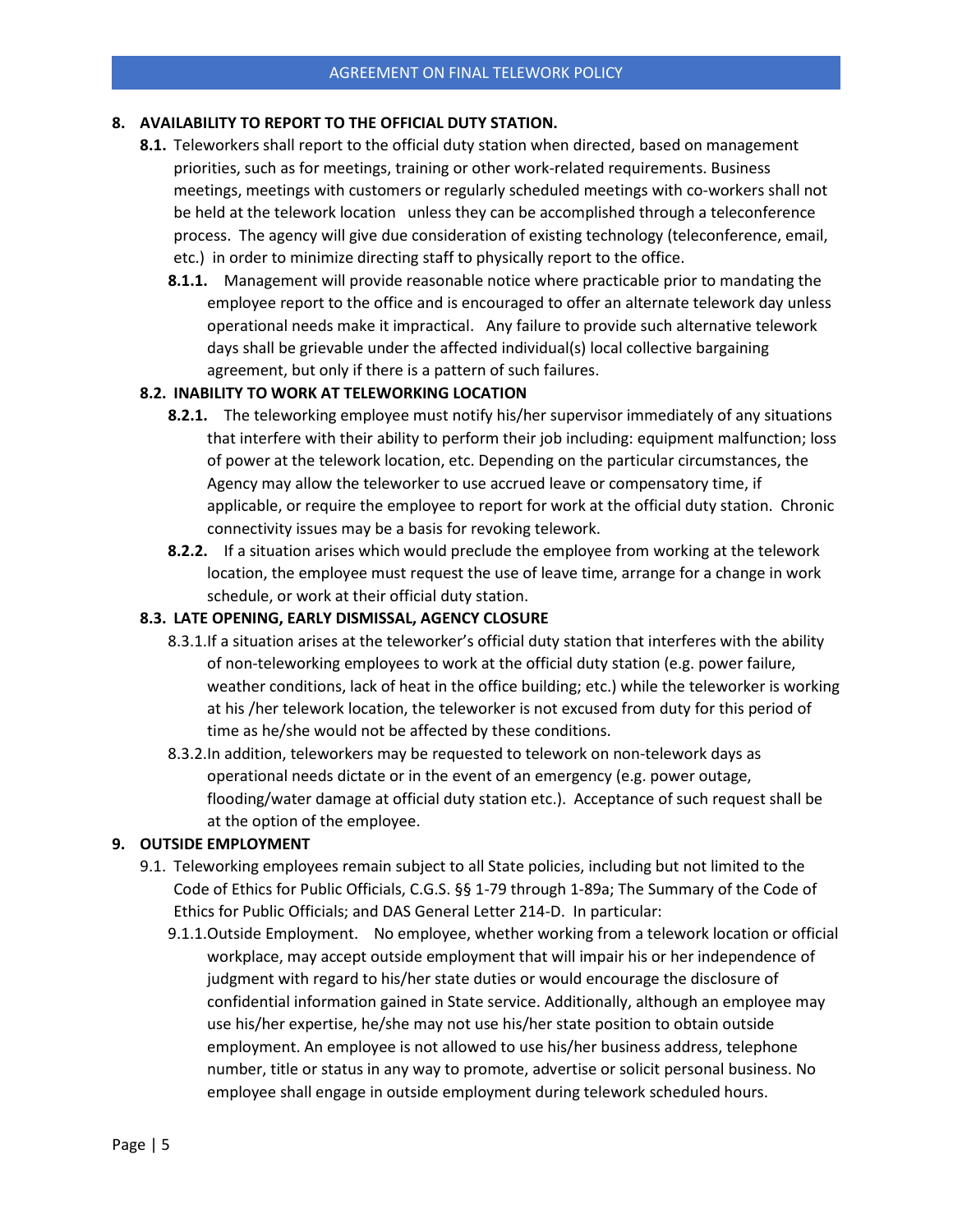**9.1.2.** Financial Benefit. Whether working from a telework location or official workplace, using State time, personnel, or materials for a personal business or for other personal, non-state related purpose is considered a financial benefit to the employee, and is therefore strictly prohibited.

## **10. EQUIPMENT AND SUPPLIES**

- **10.1.** State and federal laws and policies regarding computer security and encryption, confidentiality of data, and software licensing, as well as the technical requirements of the state's networks, databases and firewalls must be fulfilled to perform all computer-based work from home. Teleworkers must have valid Agency-provided tokens and VPN software installed on their state-assigned laptop or on such other equipment as may be approved by both the teleworkers' agency and the Department of Administrative Services, Bureau of Enterprise Systems and Technology. All peripherals (e.g., thumb drives) connected to state equipment must be compliant and purchased through the Agency's IT organization. Personal equipment is not permitted to be used to access any state computing systems except as may be approved by both the Agency and the Department of Administrative Services, Bureau of Enterprise Systems and Technology (DAS BEST). Any such approval shall be reported by the Agency to statewide I.T.
- **10.2.** The agency shall supply a telecommuting employee with the equipment and materials (VPN card, USB drive, etc.) which the agency and DAS BEST or its successor, determines are required to telecommute beyond a personal computer, broad band internet and telephone. The costs of such additional agency requirements shall not be deemed a basis for denial of an application, but the unavailability of such may delay the implementation of approval provided the state is using its best efforts to procure appropriate equipment for the employee. If the state determines that the telework application requires the use of a state-assigned laptop, it shall provide access to such a laptop on an individual or shared basis as appropriate, and the cost of providing such access shall not be a basis for denial of an application, but the availability of such despite the state's best efforts may delay implementation. To the extent an application is made where the state determines equipment is necessary that cannot be provided, it shall be held in abeyance until the barrier is abated.
- **10.3.** Any equipment and supplies purchased by the Agency remains Agency property and must be returned at the conclusion of a telework agreement or when requested by Agency management. The teleworker must obtain authorization before bringing any Agency-owned equipment or supplies to the telework location. The purchase and installation of software licenses shall be coordinated with the Agency's IT organization and must comply with the State's acceptable use policy and procurement guidelines.
- **10.4.** Agency-owned equipment and suppliesshall be used only for State business. Personal use of these materials is prohibited, even during non-working hours.
- **10.5.** Teleworking shall not alter the employee's responsibilities under the Freedom of Information Act (FOIA), and information stored on State equipment may be subject to disclosure under the FOIA.
- **10.6.** The state assumes no responsibility for any operating costs associated with the employee using their personal residence as a telework location , including home maintenance, insurance, utilities, telephone service or internet service. Teleworkers must have sufficient internet access at the remote location. There is no expectation of reimbursement for this service. Similarly, outof-pocket expenses for supplies, including ink, post-it-notes, and paper, etc., normally available through the Agency will not be reimbursed.
- 10.7. Employees who telework are not eligible for any contractual home office or other monetary stipend other than those to which they would have been entitled in the absence of telework. No challenge to this paragraph may be filed under this agreement.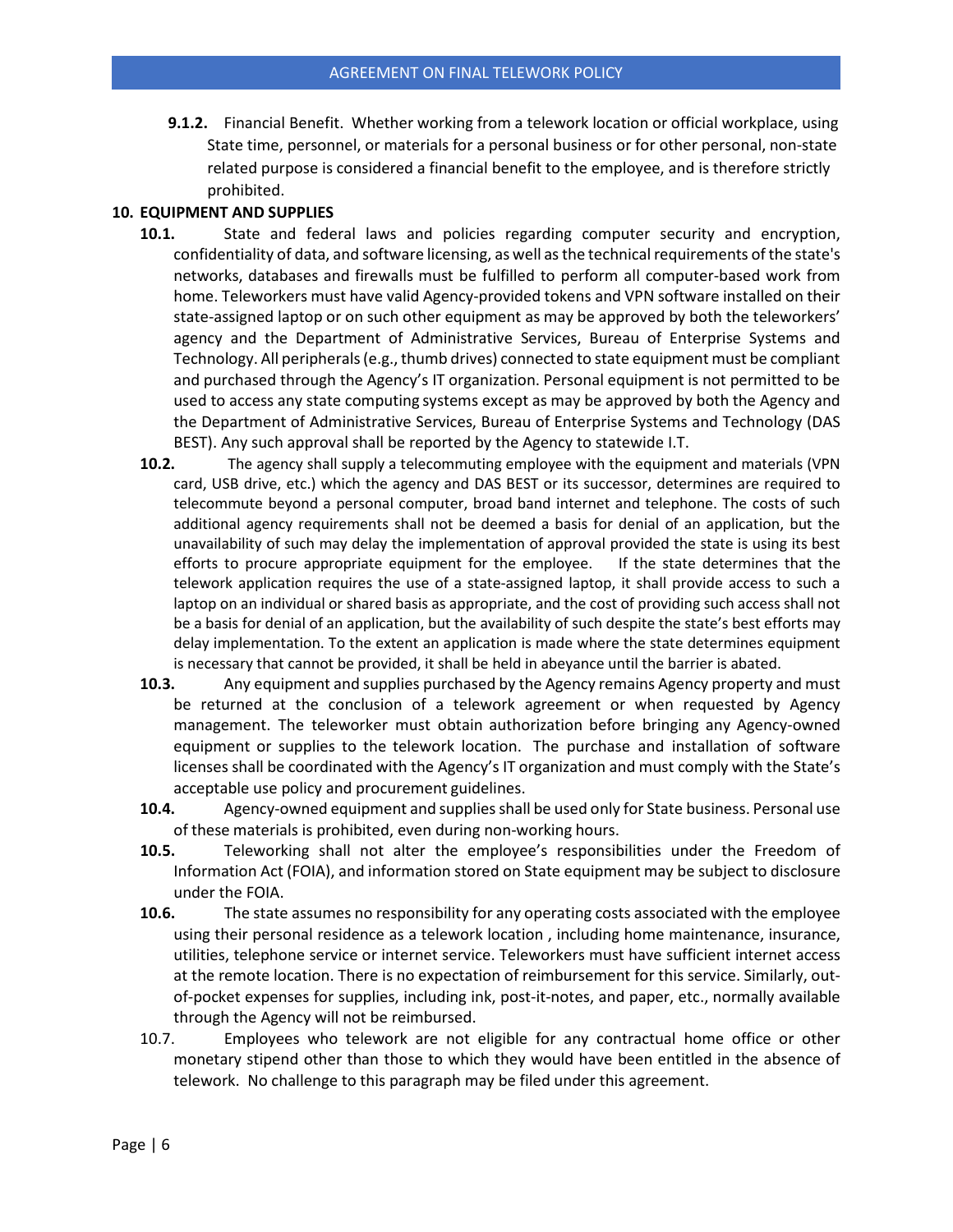#### **11. GENERAL PROVISIONS**

#### **11.1. SECURITY OF EQUIPMENT AND MATERIALS**

- **11.1.1.** Teleworkers are responsible for the physical security of Agency equipment, supplies and information in their possession while teleworking. The teleworking employee will be liable for any loss or damage to Agency equipment or supplies due to the employee's negligence or misconduct.
- **11.1.2.** Materials, documents, etc. that the teleworker transports to and from the official duty station to the telework location are their responsibility and must be kept confidential and secure. The employee must protect the records from unauthorized disclosure or damage and must comply with all state-wide and Agency policies and procedures regarding such matters, including but not limited to the following:
	- [The Acceptable Use of State Systems](http://www.ct.gov/opm/cwp/view.asp?a=3006&q=561676) Policy;
	- [The Policy on Security for Mobile Computing and Storage](http://www.ct.gov/opm/cwp/view.asp?a=3006&q=561694) Devices;
	- [The Telecommunications Equipment](http://www.ct.gov/opm/cwp/view.asp?a=3006&q=561674) Policy;
	- [The Network Security Policy and procedures,](http://www.ct.gov/opm/cwp/view.asp?a=3006&q=561698) and
	- [The State HIPAA Security Policy \(if](http://www.ct.gov/opm/lib/opm/policies/state_hipaa_security_policies_release_2.0_-_letter_print.pdf) applicable).
- **11.1.3.** Telework creates the need for additional diligence and security on telework location security practices. Teleworkers are responsible for appropriate security measures on networks used for performing telework. Breaches of information security while teleworking, whether by accident or design, or failure to notify the supervisor and IT of a potential breach of security, may be grounds to immediately terminate the telework agreement subject to the appeal process under this interim policy, and may be cause for disciplinary action subject to the just cause provisions of the collective bargaining agreement.
- **11.1.4.** Teleworkers using state-issued software must adhere to the manufacturer's licensing agreements, including the prohibition against unauthorized duplication. In particular, the installation, use and removal of software must comply with the Software Vendor's License Agreement, the State of Connecticut Software Management Policy and the Agency's implementation of this policy. State-issued software will be installed by IT only on agencyowned computers following manufacturer licensing agreements.

# **11.2. LIABILITY FOR INJURIES**

- **11.2.1.** The state will continue to provide workers' compensation benefits and coverage to the teleworking employee as governed by the Connecticut General Statutes and the applicable collective bargaining agreement provided the alternate work location has been approved in the telework agreement.
- **11.2.2.** An injury must arise strictly out of and within the course of employment in order to be compensable under workers' compensation, wherein all standard workers' compensation regulations would apply. Accidental injuries sustained at the teleworking employee's home to persons who are not on-duty Agency employees are the responsibility of the employee. A teleworker must contact his/her supervisor as soon as an injury occurs on duty, whether covered by workers' compensation or not. The authority for determining if an injury "arises out of or within the course of employment" falls within the jurisdiction of the Workers Compensation Commission.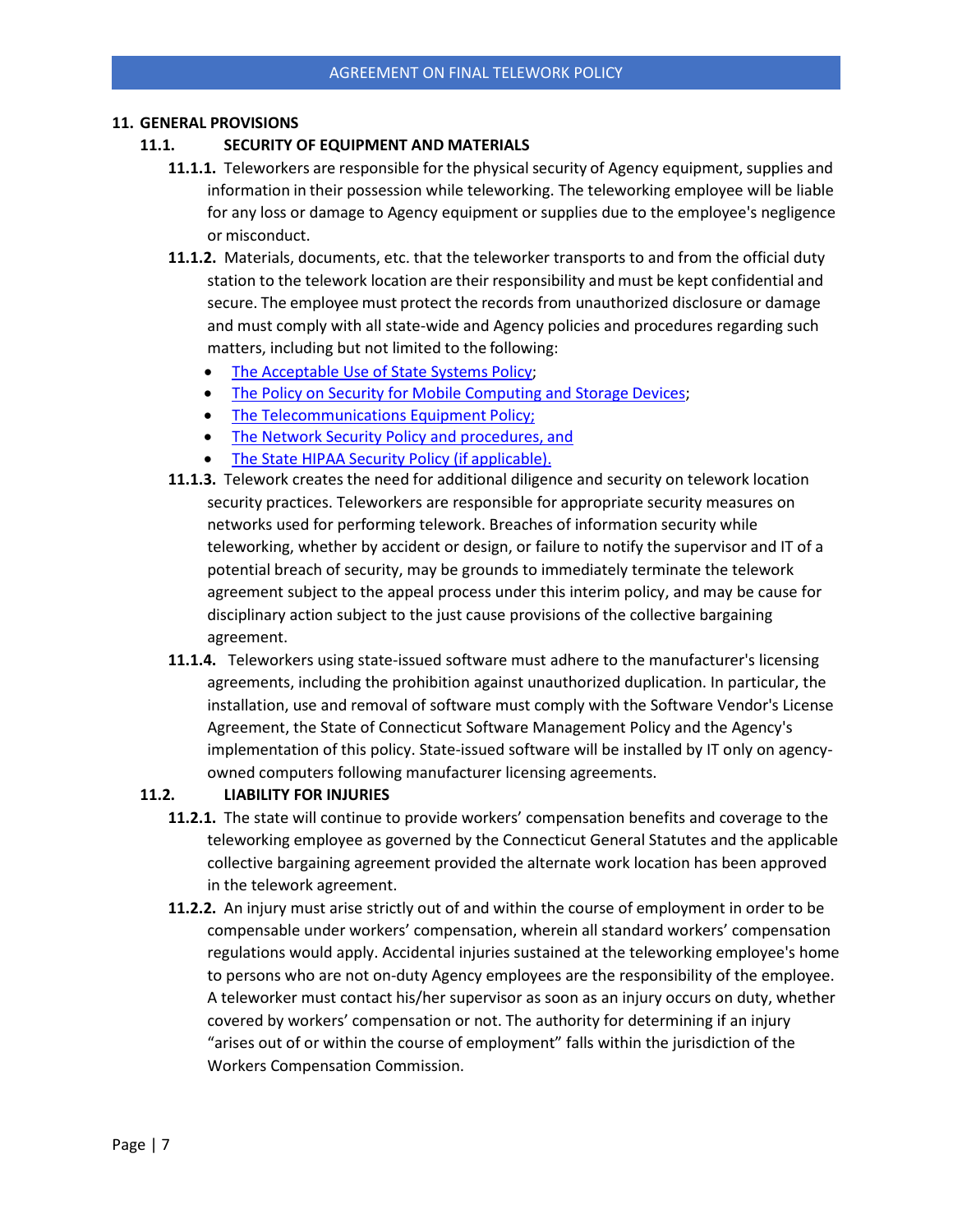- **11.3. LOCAL ZONING ORDINANCES.** It is the teleworking employee's responsibility to ensure compliance with any local zoning ordinances related to working at home or maintaining a home office.
- **11.4. REPORTING TO DAS.** Agencies must provide to DAS records of approved and denied telework requests in such format as DAS deems appropriate.
- 11.5. **MANAGEMENTS RIGHTS.** Except as limited by a specific provision of this policy, nothing in this policy should be construed as a waiver of managements reserved rights. The State reserves and retains, whether exercised or not, all the lawful and customary rights, powers and prerogatives of public management. Such rights include but are not limited to establishing standards of productivity and performance of its Employees; determining the mission of an Agency and the methods and means necessary to fulfill that mission, the appointment, promotion, assignment, direction and transfer of personnel; the suspension, demotion, discharge or any other appropriate action against its Employees; the relief from duty of its Employees because of lack of work or for other legitimate reasons; the establishment of reasonable work rules; and the taking of all necessary actions to carry out its missions in emergencies. Nothing in this policy shall expand any management right otherwise limited by a local collective bargaining agreement.

For the State: The State: The State: Date: Por SEBAC Date: Date:

\_\_\_\_\_\_\_\_\_\_\_\_\_\_\_\_\_\_\_\_\_\_\_\_\_\_\_\_\_\_\_\_\_\_\_\_\_\_\_ \_\_\_\_\_\_\_\_\_\_\_\_\_\_\_\_\_\_\_\_\_\_\_\_\_\_\_\_\_\_\_\_\_\_\_\_